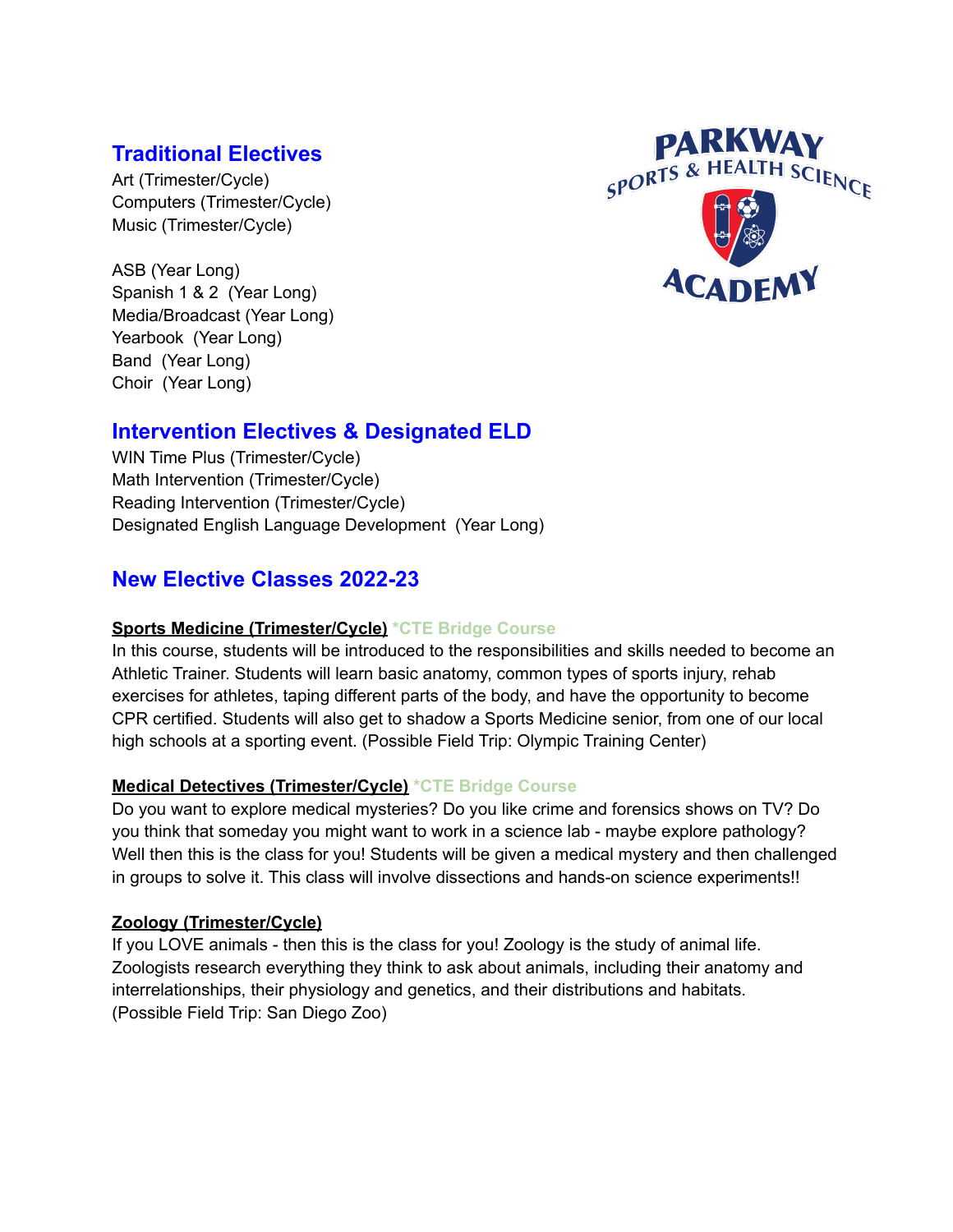#### **Marine Biology (Trimester/Cycle)**

Dolphins, Sea Otters, and Kelp!!! If you want to learn about all the animals and life in the oceans then this is the class for you! The class will also involve dissections and hands-on science. (Possible Field Trips: Scripps Institute and/or Catalina Island)

### **Engineering & Skateboarding (Trimester/Cycle) \*CTE Bridge Course**

The design and construction of skateboard decks, ramps, and skateparks includes a lot of engineering! In this class you will learn all about foundational engineer concepts, use design/engineering software, and maybe learn how to do an ollie!!! (Possible Field Trip: La Mesita Skatepark)

### **Science of Surfing (Trimester/Cycle)**

In this class you will learn all about the science of the ocean - from wave dynamics to ocean currents to tide patterns - and so much more! AND… You will also learn the fundamentals of one of the most popular sports in San Diego SURFING!!! So, if you love the beach - This is the class for you! (Possible Field Trip: La Jolla Shores Beach/PKMS Surf Club)

### **Shark Tank - Design & Innovation (Trimester/Cycle) \*CTE Bridge Course**

Are you interested in designing products, marketing, and learning the fundamental concepts of entrepreneurship? Then this is the class for you! Work in teams to use technology and collaborative skills to design and market products that will eventually be entered in a Shark Tank-like final project/event!

## **Competitive Hip Hop Dance (Year Long)**

If you want to learn to dance or if you are already a pro - This is the class for you! By joining this class you become a member of the PKMS Hip Hop Dance Crew! You will learn the fundamentals of hip hop dance and choreography. But, it isn't just learning in the studio - You are going to perform at PKMS events throughout the year! *\*No Experience Required* (Possible Field Trip: High School Dance Program)

#### **Team Sports (Trimester/Cycle)**

Are you thinking about becoming a high school athlete? Then you should consider taking a trimester of Team Sports. The goal of this class is to go deeper into team sports you might experience in PE class - but with a specific focus on playing sports in High School and College. Sports played will include: Football, Soccer, and Softball.

(Possible Field Trips: High School Sporting Events and/or Training Facilities)

## **Hiking & The History and Ecology of San Diego (Trimester/Cycle)**

This class will explore various topics such as local ecosystems, water quality, land use, energy resources, etc. in helping students learn and better understand our local environment and how it is affected by human activity. AND… you will be asked to apply what you learned out on the trails in the hills and mountains of San Diego! Put on your hiking boots and have fun! (Possible Field Trips: Mission Trails Park and/or Torrey PInes State Beach)